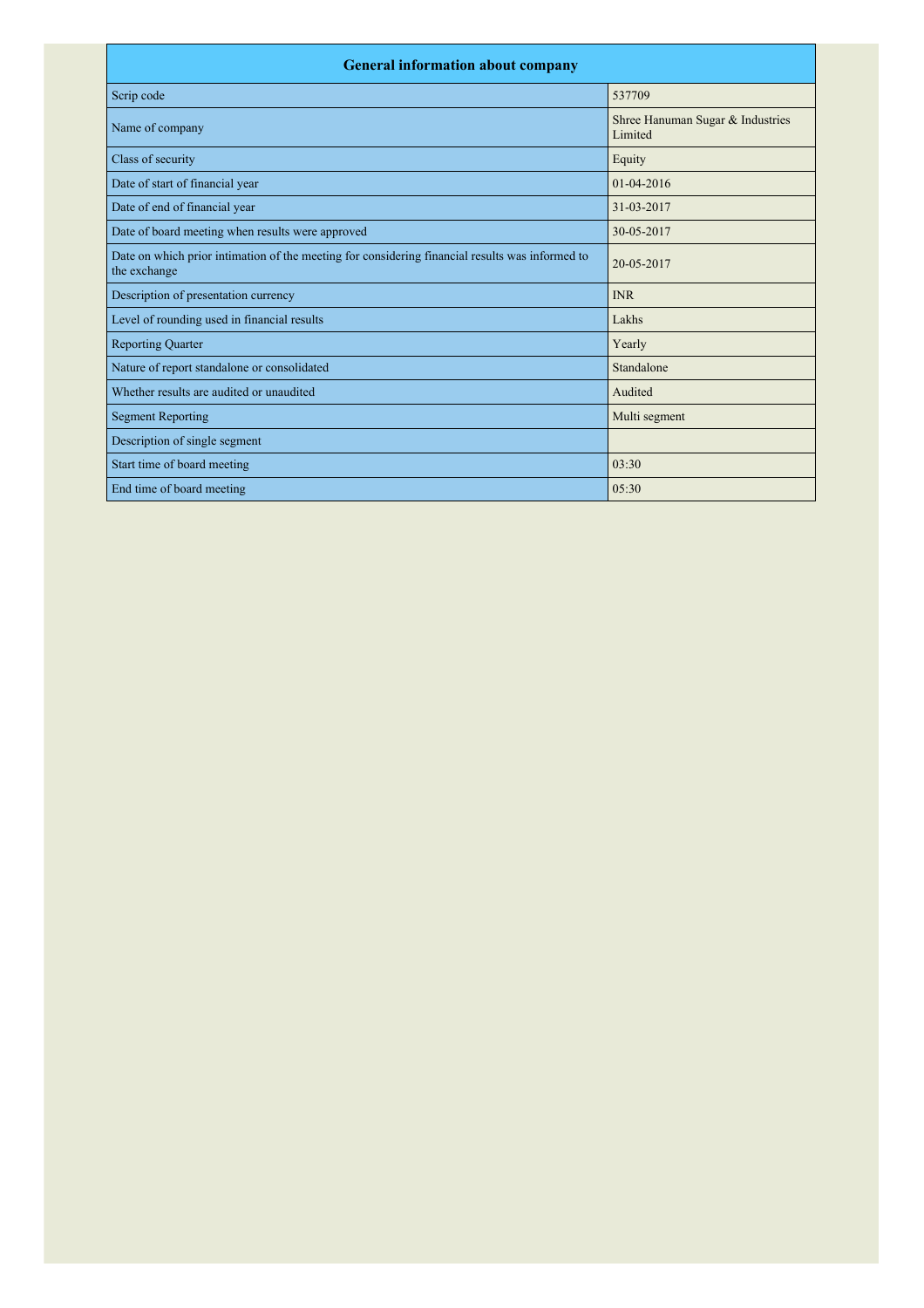| Financial Results �� Ind-AS |                                                                                   |                                          |                                                               |
|-----------------------------|-----------------------------------------------------------------------------------|------------------------------------------|---------------------------------------------------------------|
|                             | <b>Particulars</b>                                                                | 3 months/ 6 months ended<br>(dd-mm-yyyy) | Year to date figures for current period<br>ended (dd-mm-yyyy) |
| A                           | Date of start of reporting period                                                 | 01-01-2017                               | 01-04-2016                                                    |
| $\boldsymbol{B}$            | Date of end of reporting period                                                   | 31-03-2017                               | 31-03-2017                                                    |
| $\mathbf C$                 | Whether results are audited or unaudited                                          | Audited                                  | Audited                                                       |
| D                           | Nature of report standalone or consolidated                                       | Standalone                               | Standalone                                                    |
|                             | Part I                                                                            |                                          |                                                               |
| $\mathbf{1}$                | Income                                                                            |                                          |                                                               |
|                             | Revenue from operations                                                           | $\boldsymbol{0}$                         | $\mathbf{0}$                                                  |
|                             | Other income                                                                      | $\mathbf{0}$                             | 76.76                                                         |
|                             | <b>Total income</b>                                                               | $\bf{0}$                                 | 76.76                                                         |
| $\boldsymbol{2}$            | <b>Expenses</b>                                                                   |                                          |                                                               |
| (a)                         | Cost of materials consumed                                                        | $\boldsymbol{0}$                         | $\boldsymbol{0}$                                              |
| (b)                         | Purchases of stock-in-trade                                                       | $\boldsymbol{0}$                         | $\boldsymbol{0}$                                              |
| (c)                         | Changes in inventories of finished goods, work-in-<br>progress and stock-in-trade | $\theta$                                 | $\theta$                                                      |
| (d)                         | Employee benefit expense                                                          | 10.8                                     | 43.26                                                         |
| (e)                         | Finance costs                                                                     | $\boldsymbol{0}$                         | 5.58                                                          |
| (f)                         | Depreciation, depletion and amortisation expense                                  | $\mathbf{0}$                             | $\boldsymbol{0}$                                              |
| (f)                         | <b>Other Expenses</b>                                                             |                                          |                                                               |
| $\mathbf{1}$                | General Expense                                                                   | 1.42                                     | 4.46                                                          |
| $\overline{2}$              | Audit Fee                                                                         | 0.34                                     | 0.34                                                          |
| $\overline{\mathbf{3}}$     | <b>Electricity Charges</b>                                                        | 0.65                                     | 6.71                                                          |
| $\overline{4}$              | Legal expenses                                                                    | 0.73                                     | 4.19                                                          |
| 5                           | Motor Car Expenses                                                                | 1.12                                     | 4.59                                                          |
| 6                           | Office Maintenance                                                                | 0.94                                     | 5.76                                                          |
| $\overline{7}$              | Printing & Stationary                                                             | 0.1                                      | 2.16                                                          |
| 8                           | Professional Charges                                                              | 0.39                                     | 2.24                                                          |
| 9                           | Travelling and Conveyance Expenses                                                | 3.09                                     | 18.31                                                         |
| 10                          | Misc Expenses                                                                     | 0.26                                     | 8.43                                                          |
|                             | <b>Total other expenses</b>                                                       | 9.04                                     | 57.19                                                         |
|                             | <b>Total expenses</b>                                                             | 19.84                                    | 106.03                                                        |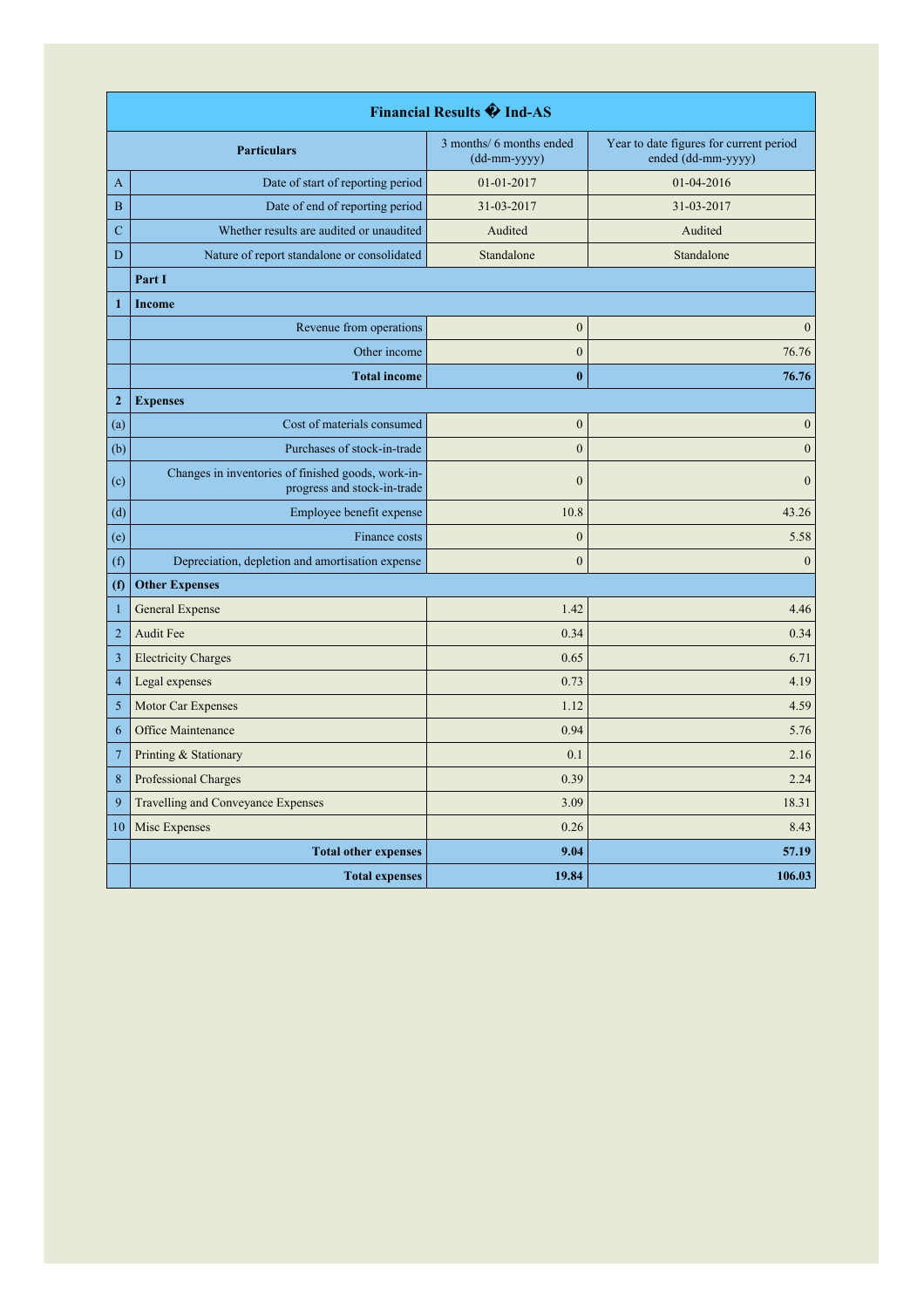| <b>Financial Results + Ind-AS</b>                               |                                                                                                                                                                                               |                                          |                                                               |
|-----------------------------------------------------------------|-----------------------------------------------------------------------------------------------------------------------------------------------------------------------------------------------|------------------------------------------|---------------------------------------------------------------|
|                                                                 | <b>Particulars</b>                                                                                                                                                                            | 3 months/ 6 months<br>ended (dd-mm-yyyy) | Year to date figures for current<br>period ended (dd-mm-yyyy) |
| A                                                               | Date of start of reporting period                                                                                                                                                             | 01-01-2017                               | $01-04-2016$                                                  |
| $\overline{B}$                                                  | Date of end of reporting period                                                                                                                                                               | 31-03-2017                               | 31-03-2017                                                    |
| C                                                               | Whether results are audited or unaudited                                                                                                                                                      | Audited                                  | Audited                                                       |
| D                                                               | Nature of report standalone or consolidated                                                                                                                                                   | Standalone                               | Standalone                                                    |
| Part<br>п                                                       | Blue color marked fields are non-mandatory. For Consolidated Results, if the company has no figures for 3 months / 6<br>months ended, in such case zero shall be inserted in the said column. |                                          |                                                               |
| 3                                                               | Total profit before exceptional items and tax                                                                                                                                                 | $-19.84$                                 | $-29.27$                                                      |
| $\overline{4}$                                                  | <b>Exceptional</b> items                                                                                                                                                                      | $\theta$                                 | $\theta$                                                      |
| 5<br><b>Total profit before tax</b>                             |                                                                                                                                                                                               | $-19.84$                                 | $-29.27$                                                      |
| $7\phantom{.0}$                                                 | <b>Tax expense</b>                                                                                                                                                                            |                                          |                                                               |
| 8                                                               | Current tax                                                                                                                                                                                   | $\mathbf{0}$                             | $\mathbf{0}$                                                  |
| 9<br>Deferred tax                                               |                                                                                                                                                                                               | $\theta$                                 | $\theta$                                                      |
| 10<br><b>Total tax expenses</b>                                 |                                                                                                                                                                                               | $\theta$                                 | $\theta$                                                      |
| 11                                                              | Net movement in regulatory deferral account balances related to<br>profit or loss and the related deferred tax movement                                                                       | $\mathbf{0}$                             | $\mathbf{0}$                                                  |
| 14<br>Net Profit Loss for the period from continuing operations |                                                                                                                                                                                               | $-19.84$                                 | $-29.27$                                                      |
| 15                                                              | Profit (loss) from discontinued operations before tax                                                                                                                                         | $\overline{0}$                           | $\mathbf{0}$                                                  |
| 16                                                              | Tax expense of discontinued operations                                                                                                                                                        | $\mathbf{0}$                             | $\overline{0}$                                                |
| 17                                                              | Net profit (loss) from discontinued operation after tax                                                                                                                                       | $\theta$                                 | $\theta$                                                      |
| 19                                                              | Share of profit (loss) of associates and joint ventures accounted for<br>using equity method                                                                                                  | $\overline{0}$                           | $\mathbf{0}$                                                  |
| 21                                                              | <b>Total profit (loss) for period</b>                                                                                                                                                         | $-19.84$                                 | $-29.27$                                                      |
| 22                                                              | Other comprehensive income net of taxes                                                                                                                                                       | $\mathbf{0}$                             | $\mathbf{0}$                                                  |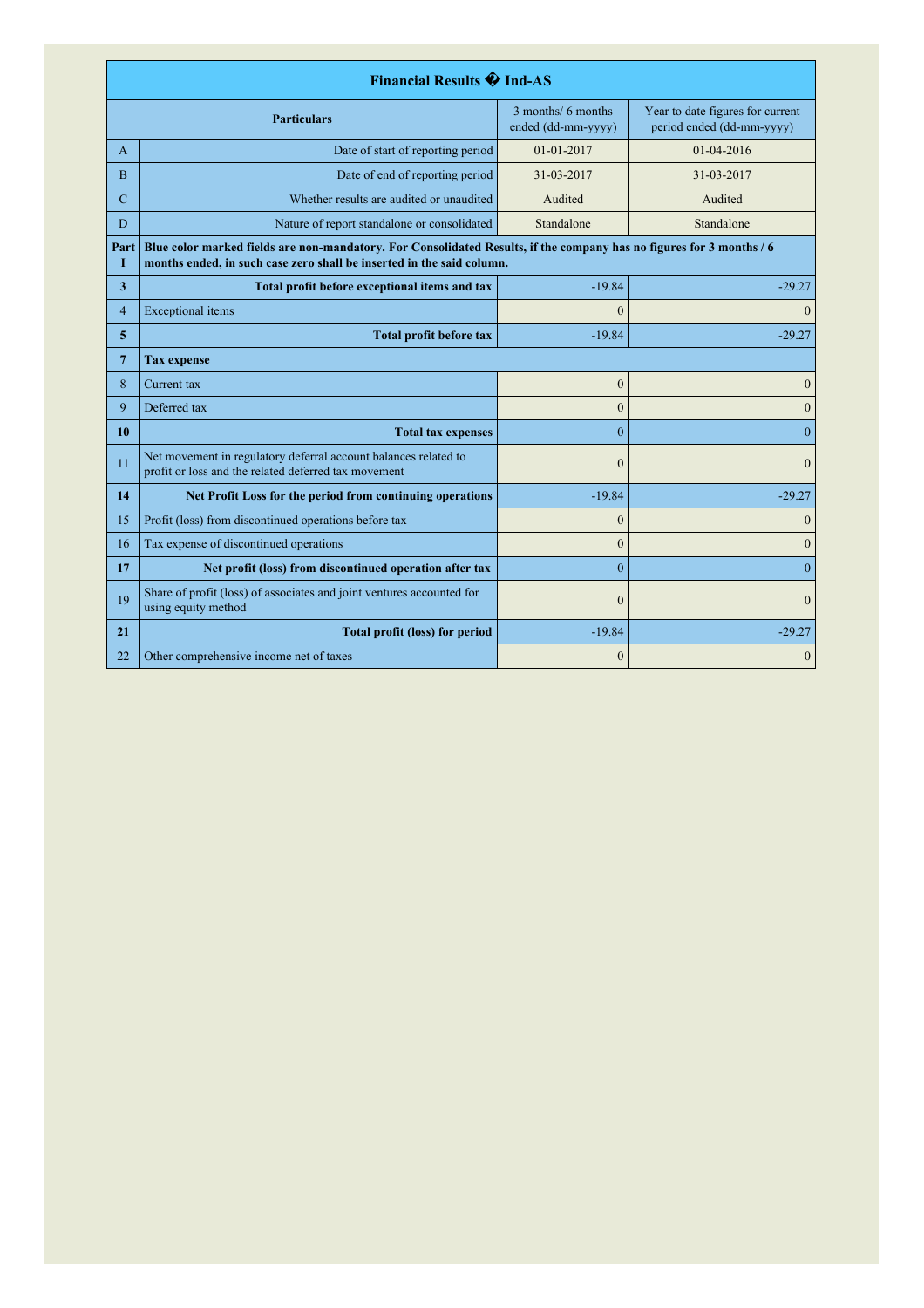| <b>Financial Results + Ind-AS</b>                                                                                                                                                                             |                                                                                                          |                                                                                       |                                                                   |
|---------------------------------------------------------------------------------------------------------------------------------------------------------------------------------------------------------------|----------------------------------------------------------------------------------------------------------|---------------------------------------------------------------------------------------|-------------------------------------------------------------------|
|                                                                                                                                                                                                               | <b>Particulars</b>                                                                                       | $3$ months/ $6$<br>months ended<br>$(dd{\text{-}\!\!\,\text{mm-}}\text{\small{yyyy}}$ | Year to date figures for<br>current period ended (dd-<br>mm-yyyy) |
| A                                                                                                                                                                                                             | Date of start of reporting period                                                                        | 01-01-2017                                                                            | $01-04-2016$                                                      |
| B                                                                                                                                                                                                             | Date of end of reporting period                                                                          | 31-03-2017                                                                            | 31-03-2017                                                        |
| $\overline{C}$                                                                                                                                                                                                | Whether results are audited or unaudited                                                                 | Audited                                                                               | Audited                                                           |
| D                                                                                                                                                                                                             | Nature of report standalone or consolidated                                                              | Standalone                                                                            | Standalone                                                        |
| Blue color marked fields are non-mandatory. For Consolidated Results, if the<br>Part<br>company has no figures for 3 months / 6 months ended, in such case zero shall be<br>I<br>inserted in the said column. |                                                                                                          |                                                                                       |                                                                   |
| 23                                                                                                                                                                                                            | <b>Total Comprehensive Income for the period</b>                                                         | $-19.84$                                                                              | $-29.27$                                                          |
| 24                                                                                                                                                                                                            | Total profit or loss, attributable to                                                                    |                                                                                       |                                                                   |
|                                                                                                                                                                                                               | Profit or loss, attributable to owners of parent                                                         |                                                                                       |                                                                   |
|                                                                                                                                                                                                               | Total profit or loss, attributable to non-controlling interests                                          |                                                                                       |                                                                   |
| 25                                                                                                                                                                                                            | Total Comprehensive income for the period attributable to                                                |                                                                                       |                                                                   |
|                                                                                                                                                                                                               | Comprehensive income for the period attributable to owners of parent                                     | $\boldsymbol{0}$                                                                      | $\mathbf{0}$                                                      |
|                                                                                                                                                                                                               | Total comprehensive income for the period attributable to owners of parent non-<br>controlling interests | $\boldsymbol{0}$                                                                      | $\mathbf{0}$                                                      |
| 26                                                                                                                                                                                                            | Details of equity share capital                                                                          |                                                                                       |                                                                   |
|                                                                                                                                                                                                               | Paid-up equity share capital                                                                             |                                                                                       |                                                                   |
|                                                                                                                                                                                                               | Face value of equity share capital                                                                       |                                                                                       |                                                                   |
| 27                                                                                                                                                                                                            | <b>Details of debt securities</b>                                                                        |                                                                                       |                                                                   |
|                                                                                                                                                                                                               | Paid-up debt capital                                                                                     |                                                                                       |                                                                   |
|                                                                                                                                                                                                               | Face value of debt securities                                                                            |                                                                                       |                                                                   |
| 28                                                                                                                                                                                                            | Reserves excluding revaluation reserve                                                                   |                                                                                       | 6424.65                                                           |
| 29                                                                                                                                                                                                            | Debenture redemption reserve                                                                             |                                                                                       |                                                                   |
| 30                                                                                                                                                                                                            | <b>Earnings per share</b>                                                                                |                                                                                       |                                                                   |
| i                                                                                                                                                                                                             | Earnings per equity share for continuing operations                                                      |                                                                                       |                                                                   |
|                                                                                                                                                                                                               | Basic earnings (loss) per share from continuing operations                                               | $-0.11$                                                                               | $-0.16$                                                           |
|                                                                                                                                                                                                               | Diluted earnings (loss) per share from continuing operations                                             | $-0.11$                                                                               | $-0.16$                                                           |
| ii                                                                                                                                                                                                            | Earnings per equity share for discontinued operations                                                    |                                                                                       |                                                                   |
|                                                                                                                                                                                                               | Basic earnings (loss) per share from discontinued operations                                             | $\boldsymbol{0}$                                                                      | $\boldsymbol{0}$                                                  |
|                                                                                                                                                                                                               | Diluted earnings (loss) per share from discontinued operations                                           | $\boldsymbol{0}$                                                                      | $\mathbf{0}$                                                      |
| ii.                                                                                                                                                                                                           | <b>Earnings per equity share</b>                                                                         |                                                                                       |                                                                   |
|                                                                                                                                                                                                               | Basic earnings (loss) per share from continuing and discontinued operations                              | $-0.11$                                                                               | $-0.16$                                                           |
|                                                                                                                                                                                                               | Diluted earnings (loss) per share from continuing and discontinued operations                            | $-0.11$                                                                               | $-0.16$                                                           |
| 31                                                                                                                                                                                                            | Debt equity ratio                                                                                        |                                                                                       |                                                                   |
| 32                                                                                                                                                                                                            | Debt service coverage ratio                                                                              |                                                                                       |                                                                   |
| 33                                                                                                                                                                                                            | Interest service coverage ratio                                                                          |                                                                                       |                                                                   |
| 34                                                                                                                                                                                                            | Disclosure of notes on financial results                                                                 |                                                                                       |                                                                   |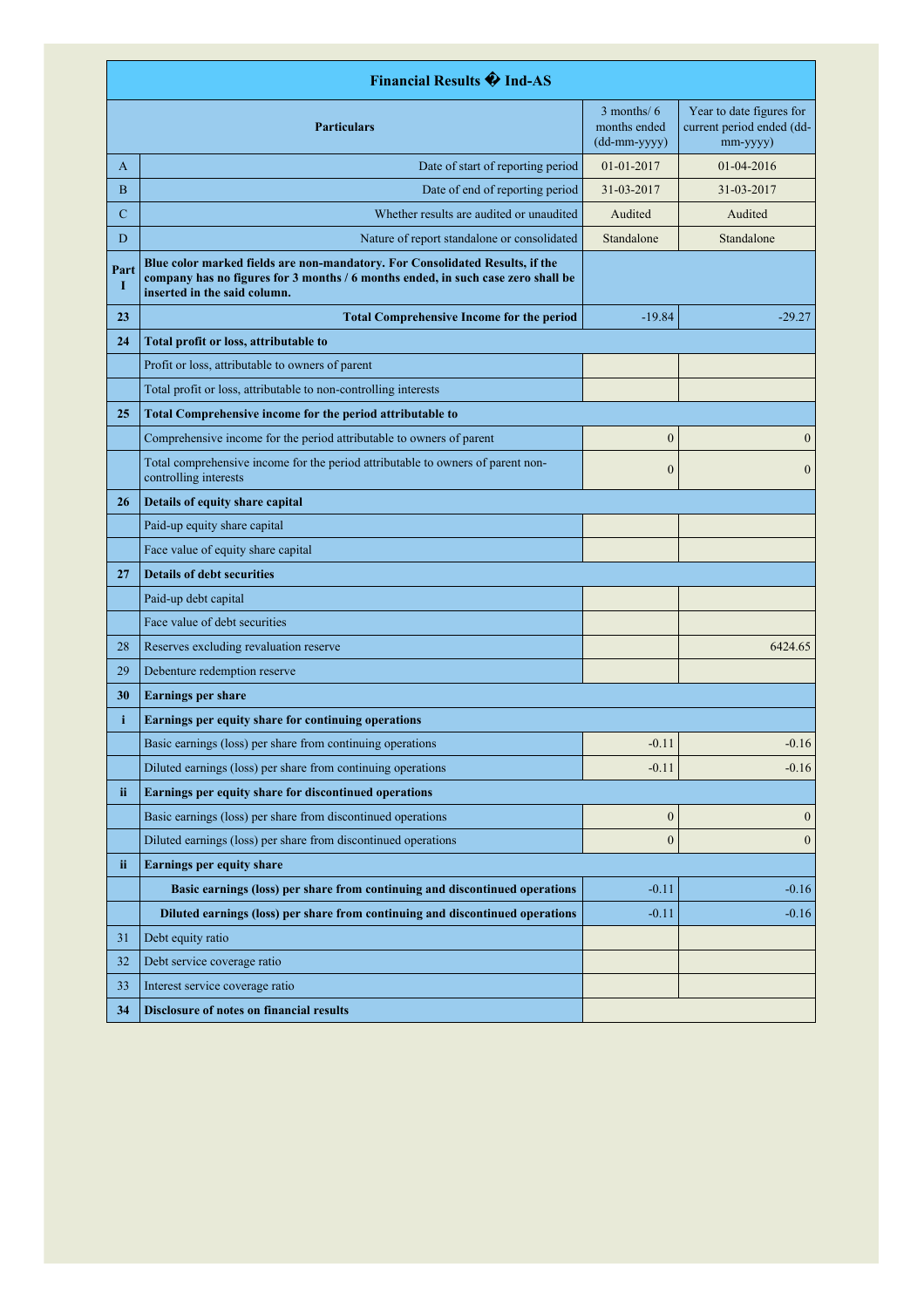|              | <b>Statement of Asset and Liabilities</b>         |                                 |                                  |  |
|--------------|---------------------------------------------------|---------------------------------|----------------------------------|--|
| Particulars  |                                                   | Current year ended (dd-mm-yyyy) | Previous year ended (dd-mm-yyyy) |  |
|              | Date of start of reporting period                 | 01-04-2016                      | 01-04-2015                       |  |
|              | Date of end of reporting period                   | 31-03-2017                      | 31-03-2016                       |  |
|              | Whether results are audited or unaudited          | Audited                         | Audited                          |  |
|              | Nature of report standalone or consolidated       | Standalone                      | Standalone                       |  |
|              | <b>Assets</b>                                     |                                 |                                  |  |
|              | <b>Non-current assets</b>                         |                                 |                                  |  |
|              | Property, plant and equipment                     | 9717.96                         | 9716.55                          |  |
|              | Capital work-in-progress                          | 2354.53                         | 2354.53                          |  |
|              | Investment property                               | $\mathbf{0}$                    | $\mathbf{0}$                     |  |
|              | Goodwill                                          | $\mathbf{0}$                    | $\boldsymbol{0}$                 |  |
|              | Other intangible assets                           | $\overline{0}$                  | $\mathbf{0}$                     |  |
|              | Intangible assets under development               | $\overline{0}$                  | $\mathbf{0}$                     |  |
|              | Biological assets other than bearer plants        | $\mathbf{0}$                    | $\boldsymbol{0}$                 |  |
|              | Investments accounted for using equity method     | $\overline{0}$                  | $\mathbf{0}$                     |  |
|              | <b>Non-current financial assets</b>               |                                 |                                  |  |
|              | Non-current investments                           | 756.73                          | 976.73                           |  |
|              | Trade receivables, non-current                    | $\overline{0}$                  | $\theta$                         |  |
|              | Loans, non-current                                | 10.11                           | 10.11                            |  |
|              | Other non-current financial assets                | $\theta$                        | $\theta$                         |  |
|              | <b>Total non-current financial assets</b>         | 766.84                          | 986.84                           |  |
|              | Deferred tax assets (net)                         | $\boldsymbol{0}$                | $\mathbf{0}$                     |  |
|              | Other non-current assets                          | $\theta$                        | $\theta$                         |  |
|              | <b>Total non-current assets</b>                   | 12839.33                        | 13057.92                         |  |
| $\mathbf{2}$ | <b>Current assets</b>                             |                                 |                                  |  |
|              | Inventories                                       | 1545.17                         | 1545.17                          |  |
|              | <b>Current financial asset</b>                    |                                 |                                  |  |
|              | Current investments                               | $\boldsymbol{0}$                | $\mathbf{0}$                     |  |
|              | Trade receivables, current                        | 17.7                            | 523.45                           |  |
|              | Cash and cash equivalents                         | 6.43                            | 2.31                             |  |
|              | Bank balance other than cash and cash equivalents | 12.15                           | $-14.44$                         |  |
|              | Loans, current                                    | 2023.26                         | 2220.98                          |  |
|              | Other current financial assets                    | $\boldsymbol{0}$                | $\mathbf{0}$                     |  |
|              | <b>Total current financial assets</b>             | 2059.54                         | 2732.3                           |  |
|              | Current tax assets (net)                          | $\mathbf{0}$                    | $\theta$                         |  |
|              | Other current assets                              | 99.32                           | 99.32                            |  |
|              | <b>Total current assets</b>                       | 3704.03                         | 4376.79                          |  |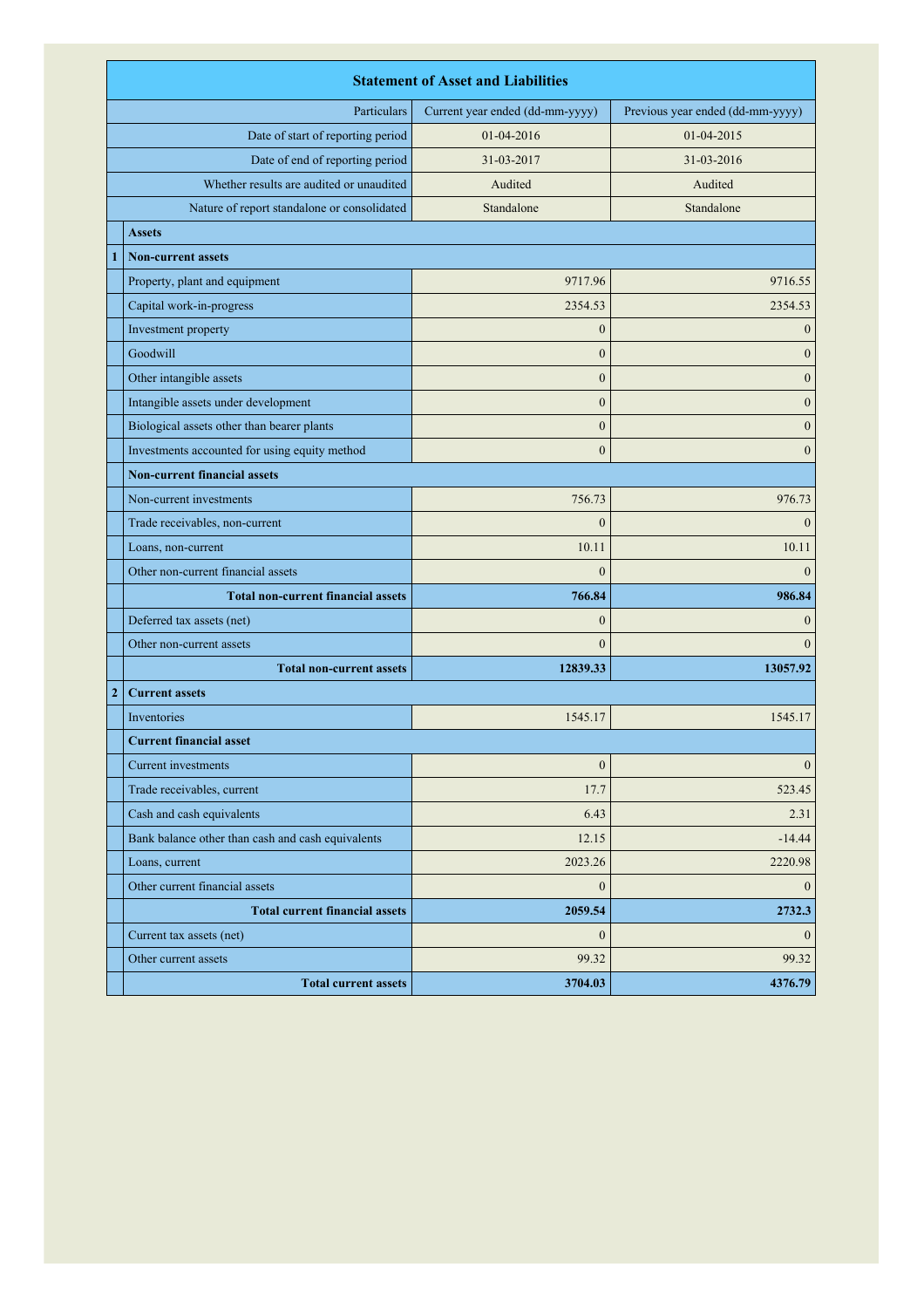|                                      | <b>Statement of Asset and Liabilities</b>                                                    |                                     |                                      |
|--------------------------------------|----------------------------------------------------------------------------------------------|-------------------------------------|--------------------------------------|
| Particulars                          |                                                                                              | Current year ended (dd-mm-<br>yyyy) | Previous year ended (dd-mm-<br>yyyy) |
| Date of start of reporting period    |                                                                                              | 01-04-2016                          | 01-04-2015                           |
|                                      | Date of end of reporting period                                                              | 31-03-2017                          | 31-03-2016                           |
|                                      | Whether results are audited or unaudited                                                     | Audited                             | Audited                              |
|                                      | Nature of report standalone or consolidated                                                  | Standalone                          | Standalone                           |
| 3                                    | Non-current assets classified as held for sale                                               | $\mathbf{0}$                        | $\boldsymbol{0}$                     |
| $\overline{4}$                       | Regulatory deferral account debit balances and related deferred tax<br>Assets                | $\mathbf{0}$                        | $\mathbf{0}$                         |
|                                      | <b>Total assets</b>                                                                          | 16543.36                            | 17434.71                             |
|                                      | <b>Equity and liabilities</b>                                                                |                                     |                                      |
|                                      | <b>Equity</b>                                                                                |                                     |                                      |
|                                      | Equity attributable to owners of parent                                                      |                                     |                                      |
|                                      | Equity share capital                                                                         | 1850                                | 1850                                 |
|                                      | Other equity                                                                                 | 6868.19                             | 6897.46                              |
|                                      | Total equity attributable to owners of parent                                                | 8718.19                             | 8747.46                              |
|                                      | Non controlling interest                                                                     |                                     |                                      |
|                                      | <b>Total equity</b>                                                                          | 8718.19                             | 8747.46                              |
|                                      | <b>Liabilities</b>                                                                           |                                     |                                      |
|                                      | <b>Non-current liabilities</b>                                                               |                                     |                                      |
|                                      | <b>Non-current financial liabilities</b>                                                     |                                     |                                      |
|                                      | Borrowings, non-current                                                                      | $\boldsymbol{0}$                    | $\boldsymbol{0}$                     |
|                                      | Trade payables, non-current                                                                  | $\mathbf{0}$                        | $\boldsymbol{0}$                     |
|                                      | Other non-current financial liabilities                                                      | $\boldsymbol{0}$                    | $\boldsymbol{0}$                     |
|                                      | <b>Total non-current financial liabilities</b>                                               | $\bf{0}$                            | $\bf{0}$                             |
|                                      | Provisions, non-current                                                                      | $\mathbf{0}$                        | $\boldsymbol{0}$                     |
|                                      | Deferred tax liabilities (net)                                                               | $\mathbf{0}$                        |                                      |
|                                      |                                                                                              | $\boldsymbol{0}$                    | $\boldsymbol{0}$<br>$\boldsymbol{0}$ |
|                                      | Deferred government grants, Non-current                                                      |                                     |                                      |
|                                      | Other non-current liabilities                                                                | $\boldsymbol{0}$                    | $\boldsymbol{0}$                     |
| <b>Total non-current liabilities</b> |                                                                                              | $\bf{0}$                            | $\bf{0}$                             |
|                                      | <b>Current liabilities</b>                                                                   |                                     |                                      |
|                                      | <b>Current financial liabilities</b>                                                         |                                     |                                      |
|                                      | Borrowings, current                                                                          | 177.55                              | 435                                  |
|                                      | Trade payables, current                                                                      | 312.94                              | 343.25                               |
|                                      | Other current financial liabilities                                                          | $\mathbf{0}$                        | $\mathbf{0}$                         |
|                                      | <b>Total current financial liabilities</b>                                                   | 490.49                              | 778.25                               |
|                                      | Other current liabilities                                                                    | 6909.76                             | 7484.08                              |
|                                      | Provisions, current                                                                          | 424.92                              | 424.92                               |
|                                      | Current tax liabilities (Net)                                                                | $\mathbf{0}$                        | $\mathbf{0}$                         |
|                                      | Deferred government grants, Current                                                          | $\mathbf{0}$                        | $\mathbf{0}$                         |
|                                      | <b>Total current liabilities</b>                                                             | 7825.17                             | 8687.25                              |
| 3                                    | Liabilities directly associated with assets in disposal group classified as<br>held for sale | $\mathbf{0}$                        | $\mathbf{0}$                         |
| $\overline{4}$                       | Regulatory deferral account credit balances and related deferred tax<br>liability            | $\mathbf{0}$                        | $\mathbf{0}$                         |
|                                      | <b>Total liabilities</b>                                                                     | 7825.17                             | 8687.25                              |
|                                      | <b>Total equity and liabilites</b>                                                           | 16543.36                            | 17434.71                             |
|                                      | Disclosure of notes on assets and liabilities                                                |                                     |                                      |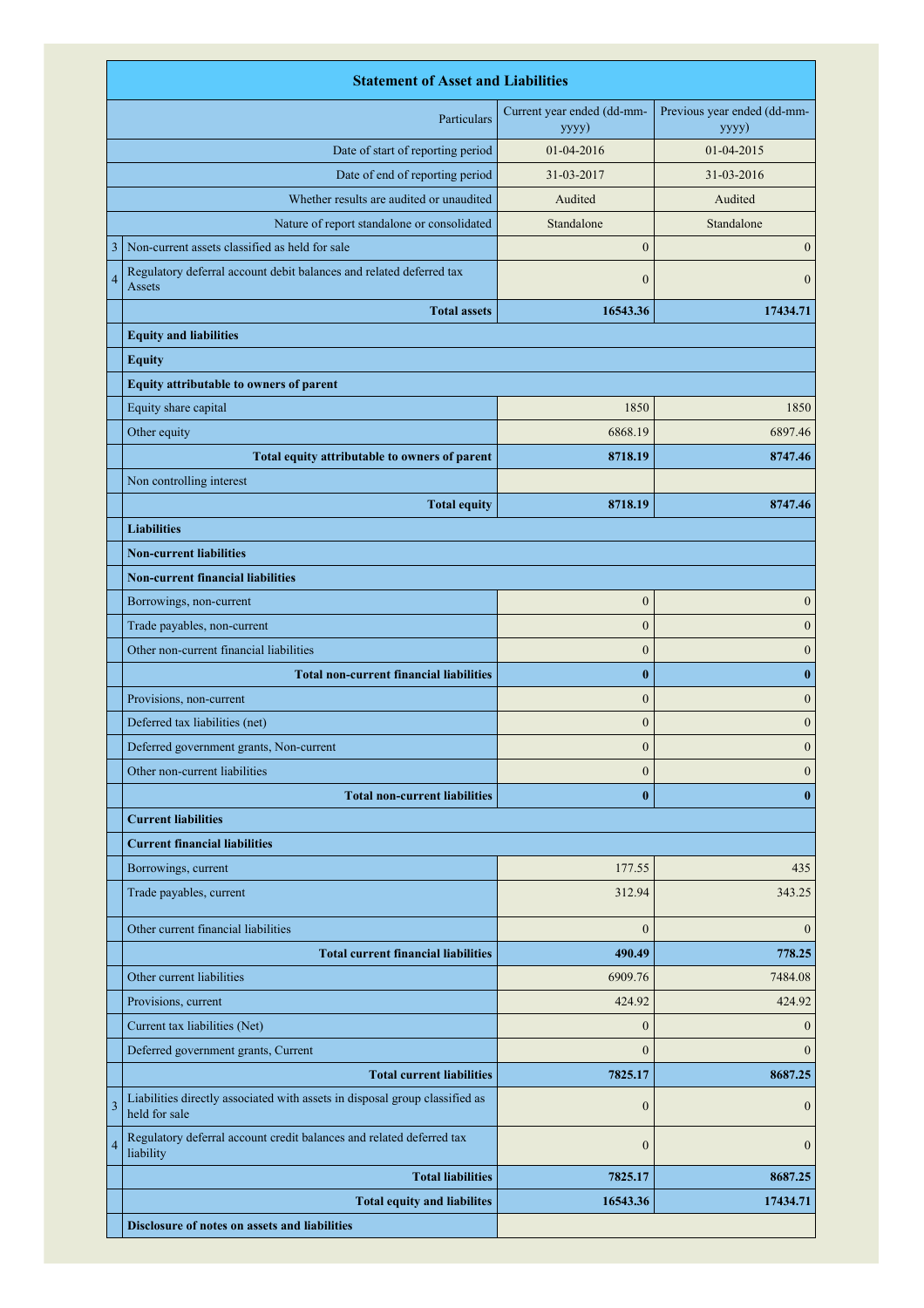| Format for Reporting Segmenet wise Revenue, Results and Capital Employed along with the company results |                                                                        |                                                |                                                                |  |
|---------------------------------------------------------------------------------------------------------|------------------------------------------------------------------------|------------------------------------------------|----------------------------------------------------------------|--|
|                                                                                                         | <b>Particulars</b>                                                     | 3 months/ 6 month ended (dd-<br>$mm$ -yyyy $)$ | Year to date figures for current period ended (dd-<br>mm-yyyy) |  |
| Date of start of reporting period                                                                       |                                                                        | 01-01-2017                                     | 01-04-2016                                                     |  |
| Date of end of reporting period                                                                         |                                                                        | 31-03-2017                                     | 31-03-2017                                                     |  |
|                                                                                                         | Whether accounts are audited or unaudited                              | Audited                                        | Audited                                                        |  |
|                                                                                                         | Nature of report standalone or consolidated                            | Standalone                                     | Standalone                                                     |  |
| $\mathbf{1}$                                                                                            | <b>Segment Revenue (Income)</b>                                        |                                                |                                                                |  |
|                                                                                                         | (net sale/income from each segment should be disclosed)                |                                                |                                                                |  |
| $\mathbf{1}$                                                                                            | Sugar                                                                  | $\boldsymbol{0}$                               | $\mathbf{0}$                                                   |  |
| $\overline{c}$                                                                                          | Construction                                                           | $\overline{0}$                                 | $\mathbf{0}$                                                   |  |
| $\mathfrak z$                                                                                           | Other                                                                  | $\boldsymbol{0}$                               | 76.76                                                          |  |
|                                                                                                         | <b>Total Segment Revenue</b>                                           | $\overline{0}$                                 | 76.76                                                          |  |
|                                                                                                         | Less: Inter segment revenue                                            |                                                |                                                                |  |
|                                                                                                         | <b>Revenue from operations</b>                                         | $\bf{0}$                                       | 76.76                                                          |  |
| $\mathbf{2}$                                                                                            | <b>Segment Result</b>                                                  |                                                |                                                                |  |
|                                                                                                         | Profit (+) / Loss (-) before tax and interest from each segment        |                                                |                                                                |  |
| $\mathbf{1}$                                                                                            | Sugar                                                                  | $\boldsymbol{0}$                               | $\theta$                                                       |  |
| $\sqrt{2}$                                                                                              | Construction                                                           | $\overline{0}$                                 | $\mathbf{0}$                                                   |  |
| $\mathfrak z$                                                                                           | Other                                                                  | $-19.84$                                       | 23.69                                                          |  |
|                                                                                                         | <b>Total Profit before tax</b>                                         | $-19.84$                                       | 23.69                                                          |  |
|                                                                                                         | <i>i. Finance cost</i>                                                 | $\mathbf{0}$                                   | 5.58                                                           |  |
|                                                                                                         | ii. Other Unallocable Expenditure net off<br><b>Unallocable income</b> | $\mathbf{0}$                                   | $\theta$                                                       |  |
|                                                                                                         | <b>Profit before tax</b>                                               | $-19.84$                                       | 18.11                                                          |  |
| 3                                                                                                       | <b>Capital Employed</b>                                                |                                                |                                                                |  |
|                                                                                                         | (Segment Asset - Segment Liabilities)                                  |                                                |                                                                |  |
| $\mathbf{1}$                                                                                            | Sugar                                                                  | 7243.63                                        | 7243.63                                                        |  |
| $\overline{c}$                                                                                          | Construction                                                           | 1474.57                                        | 1474.57                                                        |  |
| $\mathfrak z$                                                                                           | Other                                                                  | $\overline{0}$                                 | $\theta$                                                       |  |
|                                                                                                         | <b>Total capital employed</b>                                          | 8718.2                                         | 8718.2                                                         |  |
|                                                                                                         | <b>Disclosure of notes on segments</b>                                 |                                                |                                                                |  |